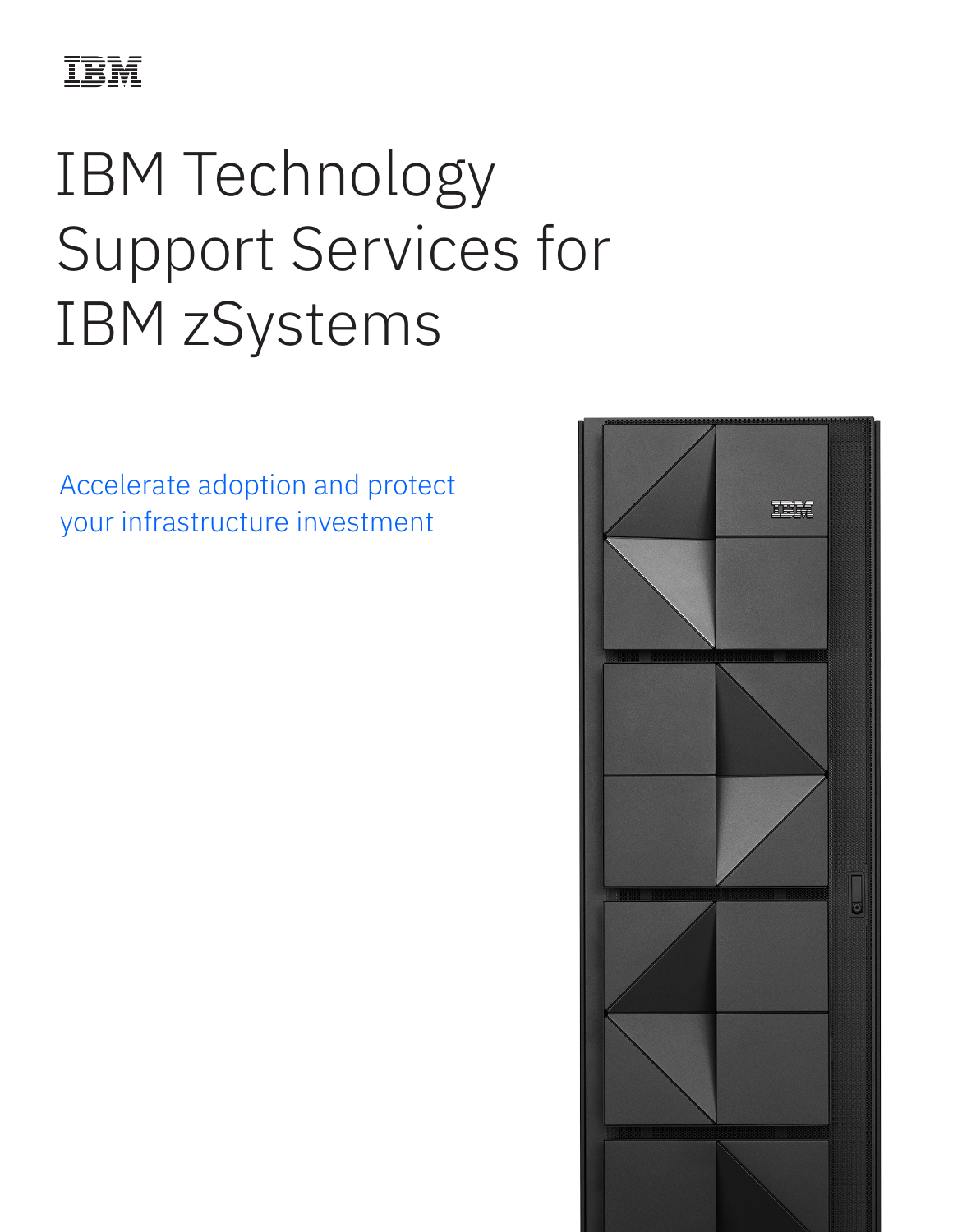Businesses in today's complex hybrid IT environment need technical advice and services to take full advantage of their current and future IT across network, datacenter, cloud, and edge, while keeping their existing infrastructure up and running. They need smart support to help predict and prevent unplanned disruption, and technical services that accelerate how businesses take advantage of the opportunity hybrid technology environments present. More sophisticated, dynamic architectures that include multiple vendors, on and off premise systems, complex networks and security requirements are being developed. These architectures not only need to be designed and planned to excel, but they must also be executed flawlessly with precious few skilled resources available.

IBM Technology Support Services (TSS) offers infrastructure support and services to help you build and maintain the foundation for today's hybrid cloud and enterprise IT data centers.

# **Plan and Build**

TSS offers infrastructure services to help clients leverage the unique capabilities of IBM zSystems to build the foundation for today's hybrid cloud and enterprise IT data centers. With IBM zSystems and a broad choice of operating system, virtualization and middleware software, TSS helps you deploy the building blocks of a next-generation IT infrastructure to run a significant amount of the world's economy and empower your business.

TSS consultants can:

- Accelerate upgrades to IBM z15™ with proven migration services
- Accelerate deployment of enterprise infrastructure with IBM Z Forward Acceleration
- Provide IBM z16™ services focused on Quantum-Safe, AI, continuous compliance and IBM z16 migration
- Design and build hybrid cloud infrastructures for enterprise systems
- Design and deploy Kubenertes-based solutions such as Red Hat® OpenShift® for IBM zSystems
- Deploy and optimize scalable enterprise Linux® solutions
- Consult and deploy new cloud native environments based on Hyper Protect Services

# **Highlights**

- Customizable support tiers up to 24x7x365
- Support Insights provides analytics-driven insights and automated notifications for risk and exposures
- Proactive Support options include dedicated IBM specialist and priority response times
- Enterprise Accelerated Value Program provides cross-platform incident management for your hardware and software portfolio
- Technical Services to support you from design to deployment to optimization of your IBM zSystems platform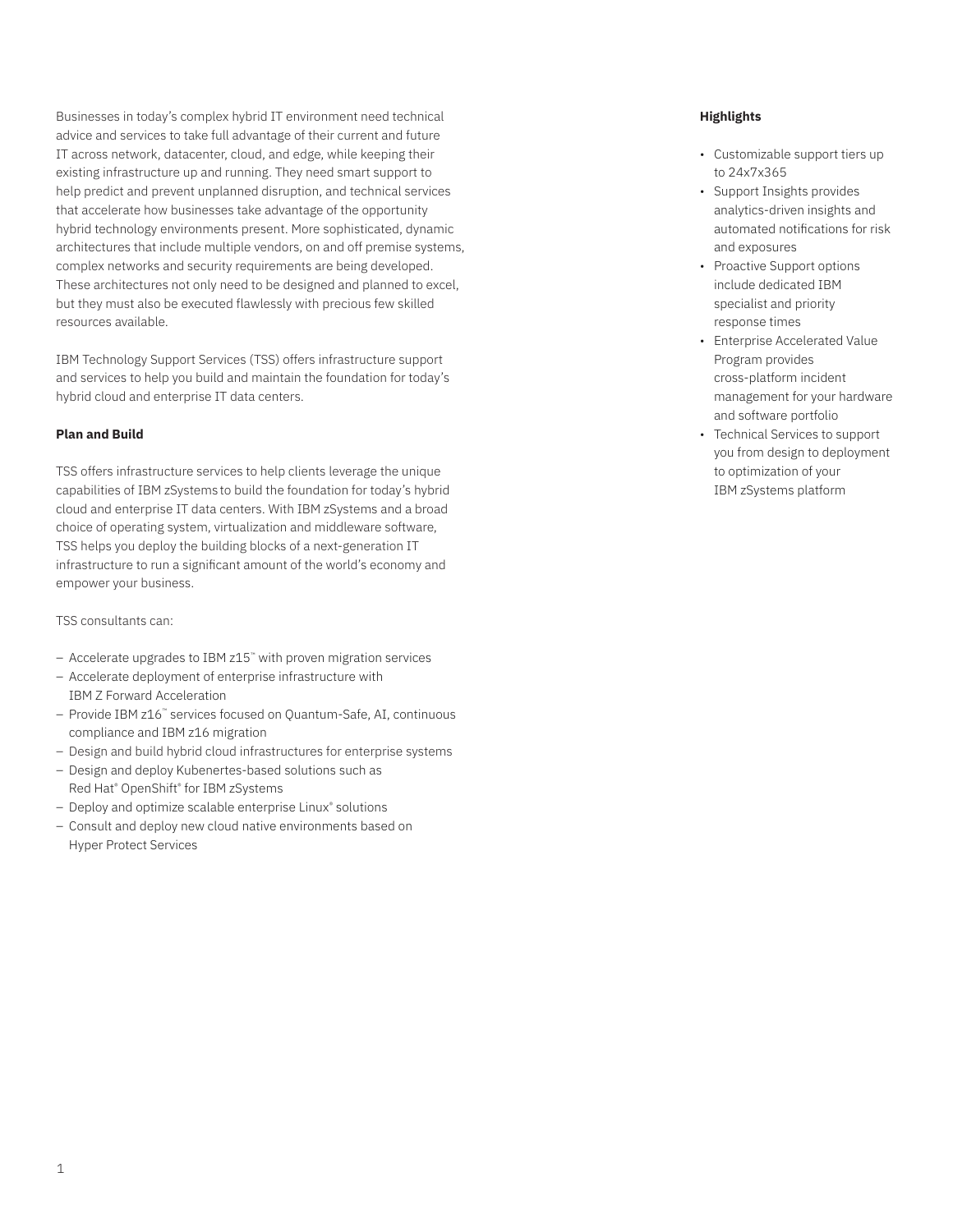#### **Support and Optimize**

Building an effective infrastructure is only the first step. Complex IT infrastructure takes a broad spectrum of skills to maintain and optimize. IBM TSS provides support and maintenance services to help ensure that our clients' infrastructure runs at optimal levels, starting with our base maintenance services. IBM warranties and maintenance contracts include IBM Support Insights, a security-rich cloud-based service which provides a holistic view of clients' hybrid IT infrastructure and can help improve IT uptime and address vulnerabilities. By continually monitoring hybrid IT assets, analytics-driven insights provide asset management, lifecycle management, support trends, and preventive maintenance recommendations with automated notifications for risk and exposures.

Specific to IBM zSystems, Alert and Resolve then makes it easy to take the next step on appropriate fix data, by providing access to ServiceLink, a suite of web-based tools, which includes the ability to easily order the desired IBM fixes. Moving further up the scale of value and ROI, Support Line (SoftwareXcel in US) opens the door to engage with IBM Technical Support Engineers, who not only have critical skills to assist in problem determination but will also provide Q&A and how to support, with 2-hour response times, 9x5.

IBM Proactive Support for IBM zSystems includes premium services for personalized support from a skilled, dedicated IBM specialist as well as providing alerts and recommended actions to help avoid problems and reduce unplanned downtime and risk by quickly resolving incidents with priority response. Global delivery and easier access to IBM product development and engineering labs, further fuel the problem-solving process to help significantly improve system availability, productivity, and recoverability. Our highly skilled, dedicated technical account managers use proprietary diagnostic tools and function as an extension of your IT staff to lower your investment in in-house technical support.

Proactive Support includes enhanced response times as well.

- 30 Minute response times for Severity 1 tickets, 24x7
- 2-hour response times during Prime shift for all other Severities
- 4-hour response times during off shift, for Severity 2 tickets

If you are looking to accelerate the business outcomes from your IBM zSystem with deep expertise, IBM Expertise Connect subscription services are designed to help clients achieve their business outcomes faster and more successfully through an ongoing trusted advisor relationship. Expertise Connect provides clients with an assigned Technical Account Manager (TAM) as well as one or more of experienced consultants, who become extended members of your team and act as trusted advisors and mentors. In addition to faster problem resolution, they can help you to accelerate IBM z16 adoption, mentor on best practices, and provide consulting on optimizing the automation of your IT Operations.

With the increasing complexity of IT environments, the sheer volume of systems and applications within the environment makes it nearly impossible for any IT organization to maintain in-house skills and expertise needed to run and stay optimized across the infrastructure. IBM covers maintenance and support for approximately 30,000 IBM and other OEM hardware and software products. According to Forrester, clients reduced hardware IT maintenance and support costs by 30% by leveraging IBM MultiVendor Support.

When you need managed support across your enterprise, Enterprise Accelerated Value Program provides cross-platform incident management for your hardware and software portfolio. Clients benefit from a single point of contact in IBM and are provided support for enterprise-wide account orchestration. That contact will not only manage cases and escalations across the supported infrastructure, but they will also proactively look for ways to improve your overall IT environment.

Finally, there are times when you need those deep technical skills and proven expertise. For example, you may want to modernize your zSystems applications, go deep on optimizing your infrastructure for performance, or to improve your security and compliance posture. Find out more about technical services to do things like:

- Optimize resiliency for z/OS® and Linux applications and environments
- Optimize application and database performance for z/OS, Linux, CICS®, IMS™ and Db2®
- Plan and deploy modern application and database solutions
- Advise on, and use exclusive IBM zSystems security and data privacy capabilities
- Deploy cutting-edge Cyber Security and Resiliency capabilities
- Advise on pervasive encryption and achieving enterprise-wide data security
- Advise on data privacy and deploy Hyper Protect Data Controller capabilities

### **Conclusion**

Managing and protecting your infrastructure investment and consistently maintaining high availability for mission-critical workloads can be challenging. TSS can help you plan and deploy the building blocks of a next-generation hybrid cloud IT architecture to enable any possibility.